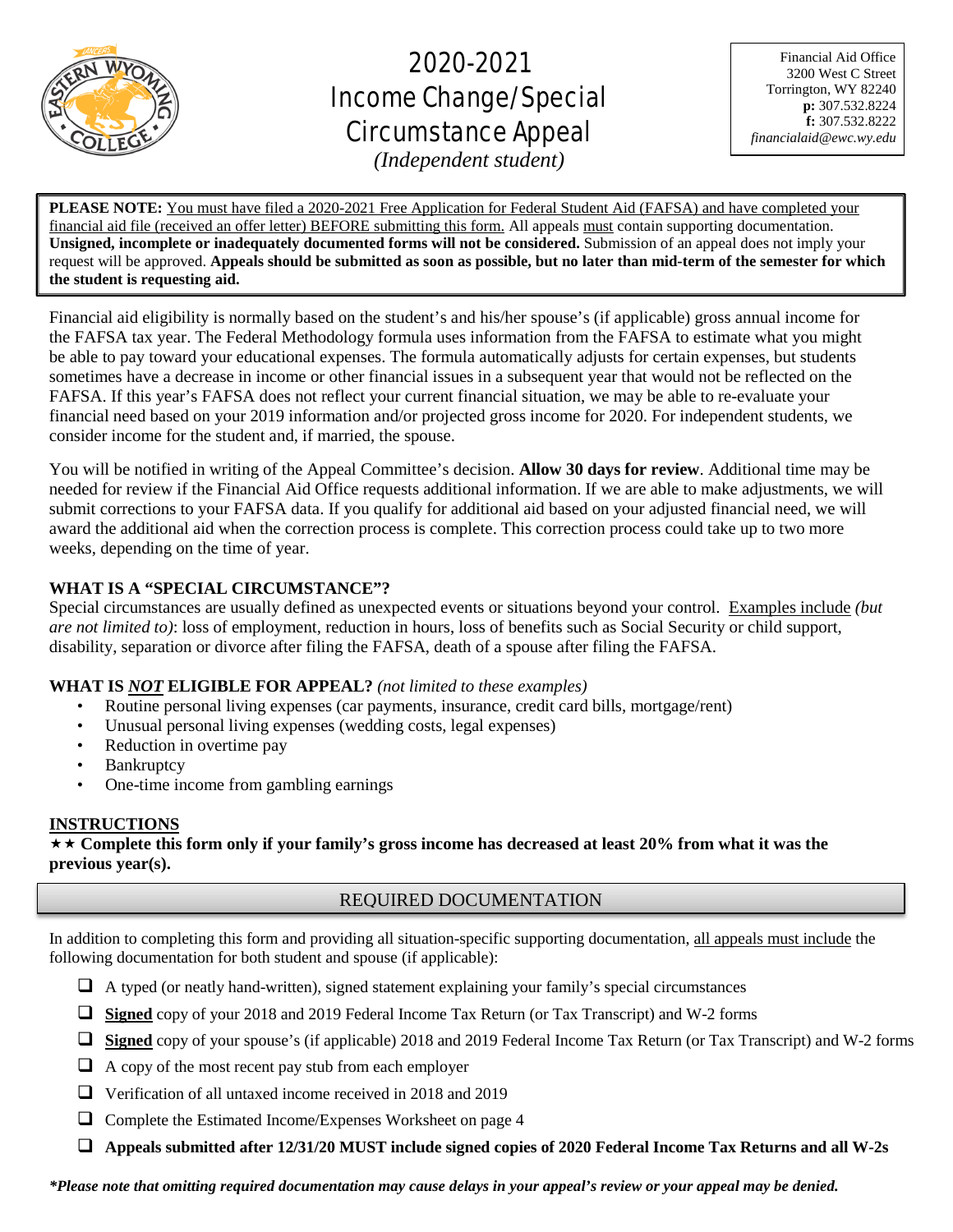# A: STUDENT INFORMATION

| Last Name                                  | First Name                                             | M.I. | <b>EWC Student ID Number</b>            | Social Security Number ( <i>last four digits</i> ) |
|--------------------------------------------|--------------------------------------------------------|------|-----------------------------------------|----------------------------------------------------|
| Mailing Address (include apartment number) |                                                        |      | E-mail Address                          |                                                    |
| City, ST, Zip                              |                                                        |      | Phone Number <i>(include area code)</i> |                                                    |
|                                            | B: REASON FOR SUBMITTING APPEAL (check all that apply) |      |                                         |                                                    |

## **A. Unemployment or reduction of hours or wages**

Student or spouse who worked in 2018 is now unemployed or has had work hours and/or wage rate reduced.

#### **Required documentation:**

- $\Box$  Copy of last pay stub(s) from previous employer(s)
- $\Box$  Copy of letter from employer on letterhead verifying the release from employment or reduction in hours/wages, the date the change became effective and the duration of the reduction if temporary
- $\Box$  Notice of eligibility or denial for unemployment benefits
- □ Copy of disability benefit statement if applicable

# **B. Medical or dental expenses**

You or your spouse made payments for expenses not covered by insurance. **Medical expenses** *for which you received no insurance or other reimbursement* **must exceed 11% of the family's taxable income** in order to be considered.

#### **Required documentation:**

- $\Box$  Submit copies of receipts or billing statements showing amounts for which you received no insurance or other reimbursement, as well as documentation of payment
- $\Box$  Total medical expenses for which you received no insurance or other reimbursement(s): \$

## **C. Retirement**

Student or spouse who worked in 2018 has retired.

#### **Required documentation:**

- $\Box$  Copy of last pay stub(s) from previous employer(s)
- $\Box$  Copy of retirement benefit statement
- $\Box$  Letter from previous employer on letterhead stating last date of employment

## **D. Death of spouse**

Spouse passed away after the FAFSA was filed.

#### **Required documentation:**

 $\Box$  Copy of death certificate, obituary, or funeral program

#### **E. Separation or divorce**

Student was married when the FAFSA was filed, but has now separated or divorced.

#### **Required documentation:**

 $\Box$  Court documentation verifying legal separation or divorce, or letter from attorney documenting that legal proceedings have begun

#### **F. Reduction or loss of support or benefits**

Student or spouse received support or benefits in 2018 that have been terminated or reduced. Support or benefits may include: worker's compensation, unemployment benefits, child support, Social Security benefits, pensions, etc.

#### **Required documentation:**

- $\Box$  Last check stub or printout of benefit received
- $\Box$  Letter from agency on letterhead verifying the date and amount of benefit lost

## **G. One-time income**

Student or spouse received non-recurring income in 2018 from a pension, IRA, annuity, inheritance, settlement, etc.

#### **Required documentation:**

- Copy of form 1099 or other statement from paying agency showing the one-time income
- Explain why the one-time income is not available for education expenses; include documentation.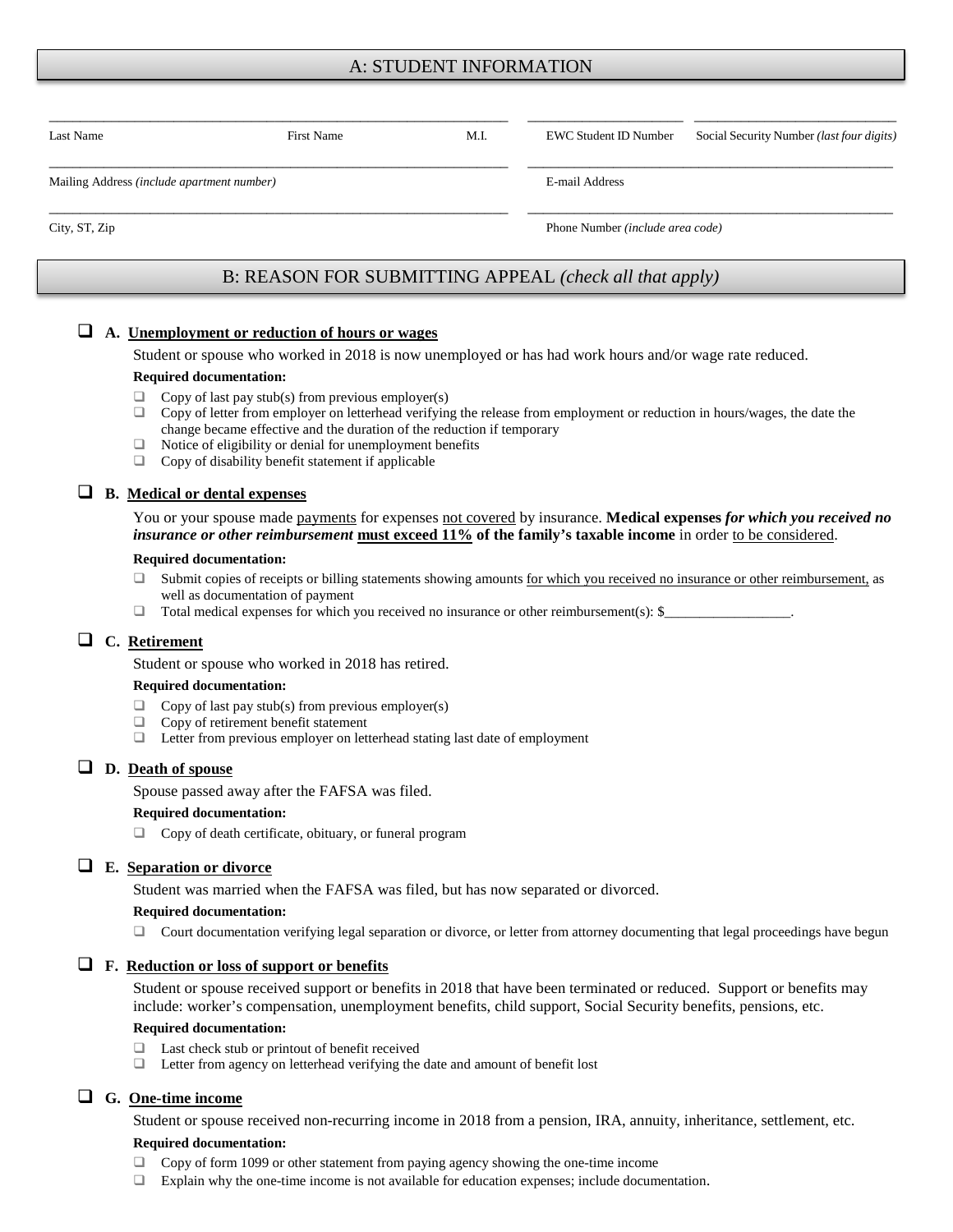## **H. Dislocated Worker/Displaced Homemaker**

Student/spouse is a Dislocated Worker if he/she is receiving unemployment benefits due to being laid off or losing a job and is unlikely to return to a previous occupation or was self-employed but is now unemployed due to economic conditions or natural disaster. A Displaced Homemaker is generally a person who previously provided unpaid services to the family (e.g. stay-at-home parent), is no longer supported by the spouse, is unemployed or underemployed, and is having trouble finding or upgrading employment.

#### **Required documentation:**

- $\Box$  Copy of letter from employer on letterhead verifying the release from employment or reduction in hours/wages, the date the change became effective and the duration of the reduction if temporary
- $\Box$  Notice of eligibility or denial for unemployment benefits

# **I. Other**

You or your spouse has other unusual circumstances not listed above.

### **Required documentation:**

- $\Box$  Explain the circumstances in detail, including the impact on your ability to pay for your educational expenses
- Attach supporting documentation of the circumstances

# C: EXPLANATION OF SPECIAL CIRCUMSTANCES

**For the following questions, ONLY include information for the student and spouse (if applicable), whose income was included on the 2020-2021 Free Application for Federal Student Aid (FAFSA).**

Whose income decreased?

What date did the change in circumstance occur?

**\*Explain below (or attach a typed, signed personal statement explaining), in as much detail as possible, why you are requesting a change in income. Please list dates that the changes occurred and how it impacted your income. You must provide appropriate documentation. Be as detailed as possible about the change in your circumstances.** 

\_\_\_\_\_\_\_\_\_\_\_\_\_\_\_\_\_\_\_\_\_\_\_\_\_\_\_\_\_\_\_\_\_\_\_\_\_\_\_\_\_\_\_\_\_\_\_\_\_\_\_\_\_\_\_\_\_\_\_\_\_\_\_\_\_\_\_\_\_\_\_\_\_\_\_\_\_\_\_\_\_\_\_\_\_\_\_\_\_\_\_\_\_\_\_\_\_\_\_\_\_\_\_\_\_\_\_\_

\_\_\_\_\_\_\_\_\_\_\_\_\_\_\_\_\_\_\_\_\_\_\_\_\_\_\_\_\_\_\_\_\_\_\_\_\_\_\_\_\_\_\_\_\_\_\_\_\_\_\_\_\_\_\_\_\_\_\_\_\_\_\_\_\_\_\_\_\_\_\_\_\_\_\_\_\_\_\_\_\_\_\_\_\_\_\_\_\_\_\_\_\_\_\_\_\_\_\_\_\_\_\_\_\_\_\_\_

\_\_\_\_\_\_\_\_\_\_\_\_\_\_\_\_\_\_\_\_\_\_\_\_\_\_\_\_\_\_\_\_\_\_\_\_\_\_\_\_\_\_\_\_\_\_\_\_\_\_\_\_\_\_\_\_\_\_\_\_\_\_\_\_\_\_\_\_\_\_\_\_\_\_\_\_\_\_\_\_\_\_\_\_\_\_\_\_\_\_\_\_\_\_\_\_\_\_\_\_\_\_\_\_\_\_\_\_

\_\_\_\_\_\_\_\_\_\_\_\_\_\_\_\_\_\_\_\_\_\_\_\_\_\_\_\_\_\_\_\_\_\_\_\_\_\_\_\_\_\_\_\_\_\_\_\_\_\_\_\_\_\_\_\_\_\_\_\_\_\_\_\_\_\_\_\_\_\_\_\_\_\_\_\_\_\_\_\_\_\_\_\_\_\_\_\_\_\_\_\_\_\_\_\_\_\_\_\_\_\_\_\_\_\_\_\_

\_\_\_\_\_\_\_\_\_\_\_\_\_\_\_\_\_\_\_\_\_\_\_\_\_\_\_\_\_\_\_\_\_\_\_\_\_\_\_\_\_\_\_\_\_\_\_\_\_\_\_\_\_\_\_\_\_\_\_\_\_\_\_\_\_\_\_\_\_\_\_\_\_\_\_\_\_\_\_\_\_\_\_\_\_\_\_\_\_\_\_\_\_\_\_\_\_\_\_\_\_\_\_\_\_\_\_\_

\_\_\_\_\_\_\_\_\_\_\_\_\_\_\_\_\_\_\_\_\_\_\_\_\_\_\_\_\_\_\_\_\_\_\_\_\_\_\_\_\_\_\_\_\_\_\_\_\_\_\_\_\_\_\_\_\_\_\_\_\_\_\_\_\_\_\_\_\_\_\_\_\_\_\_\_\_\_\_\_\_\_\_\_\_\_\_\_\_\_\_\_\_\_\_\_\_\_\_\_\_\_\_\_\_\_\_\_

\_\_\_\_\_\_\_\_\_\_\_\_\_\_\_\_\_\_\_\_\_\_\_\_\_\_\_\_\_\_\_\_\_\_\_\_\_\_\_\_\_\_\_\_\_\_\_\_\_\_\_\_\_\_\_\_\_\_\_\_\_\_\_\_\_\_\_\_\_\_\_\_\_\_\_\_\_\_\_\_\_\_\_\_\_\_\_\_\_\_\_\_\_\_\_\_\_\_\_\_\_\_\_\_\_\_\_\_

\_\_\_\_\_\_\_\_\_\_\_\_\_\_\_\_\_\_\_\_\_\_\_\_\_\_\_\_\_\_\_\_\_\_\_\_\_\_\_\_\_\_\_\_\_\_\_\_\_\_\_\_\_\_\_\_\_\_\_\_\_\_\_\_\_\_\_\_\_\_\_\_\_\_\_\_\_\_\_\_\_\_\_\_\_\_\_\_\_\_\_\_\_\_\_\_\_\_\_\_\_\_\_\_\_\_\_\_

\_\_\_\_\_\_\_\_\_\_\_\_\_\_\_\_\_\_\_\_\_\_\_\_\_\_\_\_\_\_\_\_\_\_\_\_\_\_\_\_\_\_\_\_\_\_\_\_\_\_\_\_\_\_\_\_\_\_\_\_\_\_\_\_\_\_\_\_\_\_\_\_\_\_\_\_\_\_\_\_\_\_\_\_\_\_\_\_\_\_\_\_\_\_\_\_\_\_\_\_\_\_\_\_\_\_\_\_

\_\_\_\_\_\_\_\_\_\_\_\_\_\_\_\_\_\_\_\_\_\_\_\_\_\_\_\_\_\_\_\_\_\_\_\_\_\_\_\_\_\_\_\_\_\_\_\_\_\_\_\_\_\_\_\_\_\_\_\_\_\_\_\_\_\_\_\_\_\_\_\_\_\_\_\_\_\_\_\_\_\_\_\_\_\_\_\_\_\_\_\_\_\_\_\_\_\_\_\_\_\_\_\_\_\_\_\_

\_\_\_\_\_\_\_\_\_\_\_\_\_\_\_\_\_\_\_\_\_\_\_\_\_\_\_\_\_\_\_\_\_\_\_\_\_\_\_\_\_\_\_\_\_\_\_\_\_\_\_\_\_\_\_\_\_\_\_\_\_\_\_\_\_\_\_\_\_\_\_\_\_\_\_\_\_\_\_\_\_\_\_\_\_\_\_\_\_\_\_\_\_\_\_\_\_\_\_\_\_\_\_\_\_\_\_\_

\_\_\_\_\_\_\_\_\_\_\_\_\_\_\_\_\_\_\_\_\_\_\_\_\_\_\_\_\_\_\_\_\_\_\_\_\_\_\_\_\_\_\_\_\_\_\_\_\_\_\_\_\_\_\_\_\_\_\_\_\_\_\_\_\_\_\_\_\_\_\_\_\_\_\_\_\_\_\_\_\_\_\_\_\_\_\_\_\_\_\_\_\_\_\_\_\_\_\_\_\_\_\_\_\_\_\_\_

\_\_\_\_\_\_\_\_\_\_\_\_\_\_\_\_\_\_\_\_\_\_\_\_\_\_\_\_\_\_\_\_\_\_\_\_\_\_\_\_\_\_\_\_\_\_\_\_\_\_\_\_\_\_\_\_\_\_\_\_\_\_\_\_\_\_\_\_\_\_\_\_\_\_\_\_\_\_\_\_\_\_\_\_\_\_\_\_\_\_\_\_\_\_\_\_\_\_\_\_\_\_\_\_\_\_\_\_

\_\_\_\_\_\_\_\_\_\_\_\_\_\_\_\_\_\_\_\_\_\_\_\_\_\_\_\_\_\_\_\_\_\_\_\_\_\_\_\_\_\_\_\_\_\_\_\_\_\_\_\_\_\_\_\_\_\_\_\_\_\_\_\_\_\_\_\_\_\_\_\_\_\_\_\_\_\_\_\_\_\_\_\_\_\_\_\_\_\_\_\_\_\_\_\_\_\_\_\_\_\_\_\_\_\_\_\_

\_\_\_\_\_\_\_\_\_\_\_\_\_\_\_\_\_\_\_\_\_\_\_\_\_\_\_\_\_\_\_\_\_\_\_\_\_\_\_\_\_\_\_\_\_\_\_\_\_\_\_\_\_\_\_\_\_\_\_\_\_\_\_\_\_\_\_\_\_\_\_\_\_\_\_\_\_\_\_\_\_\_\_\_\_\_\_\_\_\_\_\_\_\_\_\_\_\_\_\_\_\_\_\_\_\_\_\_

\_\_\_\_\_\_\_\_\_\_\_\_\_\_\_\_\_\_\_\_\_\_\_\_\_\_\_\_\_\_\_\_\_\_\_\_\_\_\_\_\_\_\_\_\_\_\_\_\_\_\_\_\_\_\_\_\_\_\_\_\_\_\_\_\_\_\_\_\_\_\_\_\_\_\_\_\_\_\_\_\_\_\_\_\_\_\_\_\_\_\_\_\_\_\_\_\_\_\_\_\_\_\_\_\_\_\_\_

\_\_\_\_\_\_\_\_\_\_\_\_\_\_\_\_\_\_\_\_\_\_\_\_\_\_\_\_\_\_\_\_\_\_\_\_\_\_\_\_\_\_\_\_\_\_\_\_\_\_\_\_\_\_\_\_\_\_\_\_\_\_\_\_\_\_\_\_\_\_\_\_\_\_\_\_\_\_\_\_\_\_\_\_\_\_\_\_\_\_\_\_\_\_\_\_\_\_\_\_\_\_\_\_\_\_\_\_

\_\_\_\_\_\_\_\_\_\_\_\_\_\_\_\_\_\_\_\_\_\_\_\_\_\_\_\_\_\_\_\_\_\_\_\_\_\_\_\_\_\_\_\_\_\_\_\_\_\_\_\_\_\_\_\_\_\_\_\_\_\_\_\_\_\_\_\_\_\_\_\_\_\_\_\_\_\_\_\_\_\_\_\_\_\_\_\_\_\_\_\_\_\_\_\_\_\_\_\_\_\_\_\_\_\_\_\_